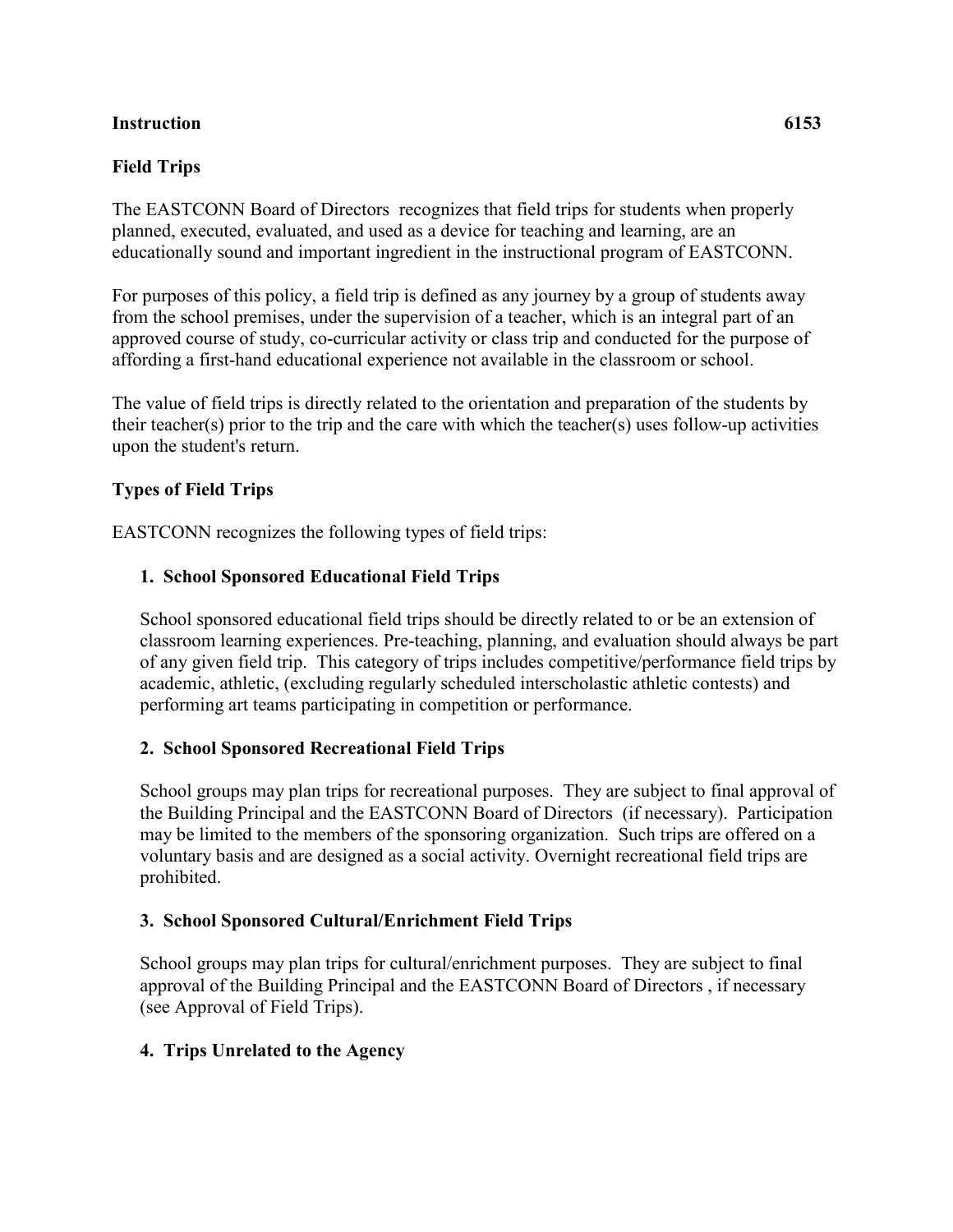The EASTCONN Board of Directors cannot accept responsibility for non-school sponsored trips/tours. Individuals who plan trips/tours that are not school sponsored must alert parents and students that the planned trip is not associated with EASTCONN Public Schools. The trip planners must clearly indicate in writing that they are serving as private agents or private individuals. The preparation for non-school sponsored trips shall not take place during school hours. No school materials may be used for letters to parents, directions or other communications.

# **Approvals of Field Trips**

All school sponsored field trips require administrative approval.

- For all trips within the State of Connecticut, requests must be submitted to the building administrator 30 days in advance of the departure date. Costs must be ascertained.
- All out-of-state field trips require the approval of the EASTCONN Executive Director 60 days in advance of the departure date.
- All foreign travel field trips must be submitted for the EASTCONN Board of Directors approval 90 days in advance of the departure date.

 The EASTCONN Executive Director approval of all field trips shall be conditional. Approval for any field trip may be revoked at any time by the EASTCONN Executive Director or Building Principal if a change in circumstances, whether man-made or natural, would warrant cancellation in the interest of safety of the students or staff.

 Parents/guardians are responsible for obtaining trip cancellation insurance. The EASTCONNBoard of Directors is not responsible to refund students for cancelled trips or to pursue reimbursement from travel agents or trip insurance carriers, under any circumstances.

## **Optional Considerations:**

 Any trips involving swimming must receive special approval from the EASTCONN Executive Director.

 Parents/guardians who feel their child should not participate may deny permission and arrangements will be made for the child to remain at school on the day of the trip.

Each field trip should be evaluated by students, teachers and administration.

 Use of privately owned vehicles or leased vans to transport students to and from field trips is strictly prohibited, except in the case of a bona fide emergency. Determination of a bona fide emergency will be made by the field trip leader if the EASTCONN Executive Director or Principal is not present or available or not possible to contact. Staff and parents/guardians who use their own vehicles risk being legally liable for any injury a student sustains while in the vehicle.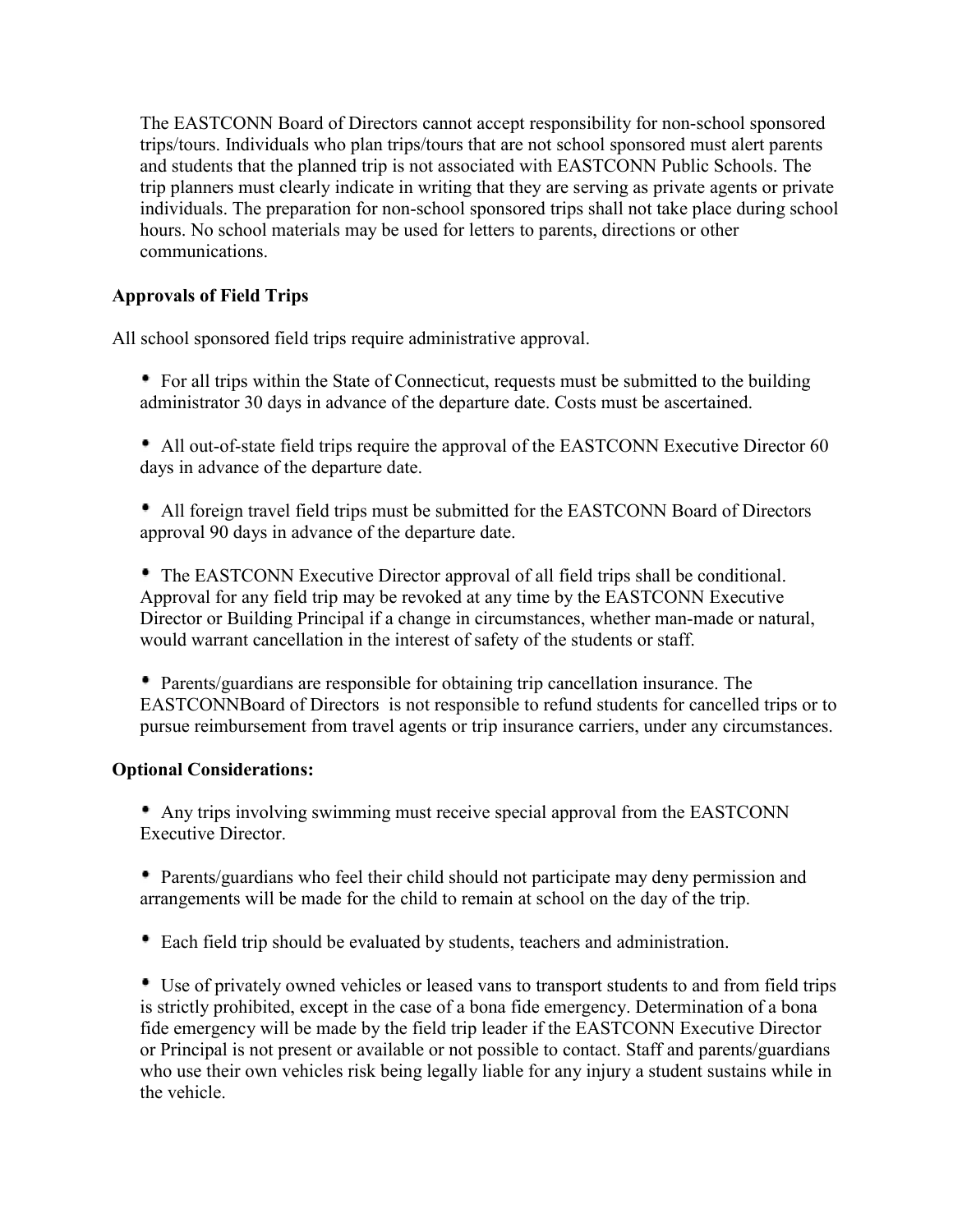Chaperons on school sponsored trips will be covered for liability purposes by the EASTCONN school and Agency policies.

 The administration reserve the right to deny the participation for any student on any overnight field trip based upon a record of inappropriate behavior and/or poor attendance pattern.

# **Costs of Field Trips**

Students may be assessed for the cost of field trips which includes transportation, lodging, meals, and entry fees. Fund raising activities (following EASTCONN policies) may be used to defray the cost of a field trip. When the cost is considerable, a discreet arrangement can be made with the administrator for the possible assistance in payment for those individuals experiencing a hardship. Parents/guardians of students on the free and reduced lunch program should contact the administrator.

## **Additional Considerations**

This policy does not apply to regular interscholastic athletic games/competitions, as that schedule is developed by the Athletic Director in conjunction with the administration. Any trips by athletic teams beyond the regular interscholastic schedule must be approved in accordance with this policy.

The EASTCONN Board of Directors may require a follow up review of any field trip at an Executive Committee Board meeting, at the discretion of the Chairperson.

The acceptance of any gratuities, discounts and/or gifts for personal use resulting from field trips is prohibited. Any gifts, gratuities, or promotional items provided by travel companies will become the property of EASTCONN and will be used for the benefit of the trip or the school.

The EASTCONN Executive Director shall establish regulations/procedures for the review and approval of field trips. These procedures shall address the process for prior screening, evaluating and approving field trips. All reasonable steps are to be taken to ensure the safety of participants. Additionally, the procedures should require prior Building Principal approval of all field trips, and prior approval of the EASTCONN Executive Director. Furthermore, the procedures shall establish assurances that:

- All students up to age 18 have parental/guardian permission for trips
- All trips are properly supervised, all safety precautions are observed
- All trips contribute substantially to the educational program
- All trips are funded by EASTCONN (or funding is addressed in the planning)
- All safety precautions are observed